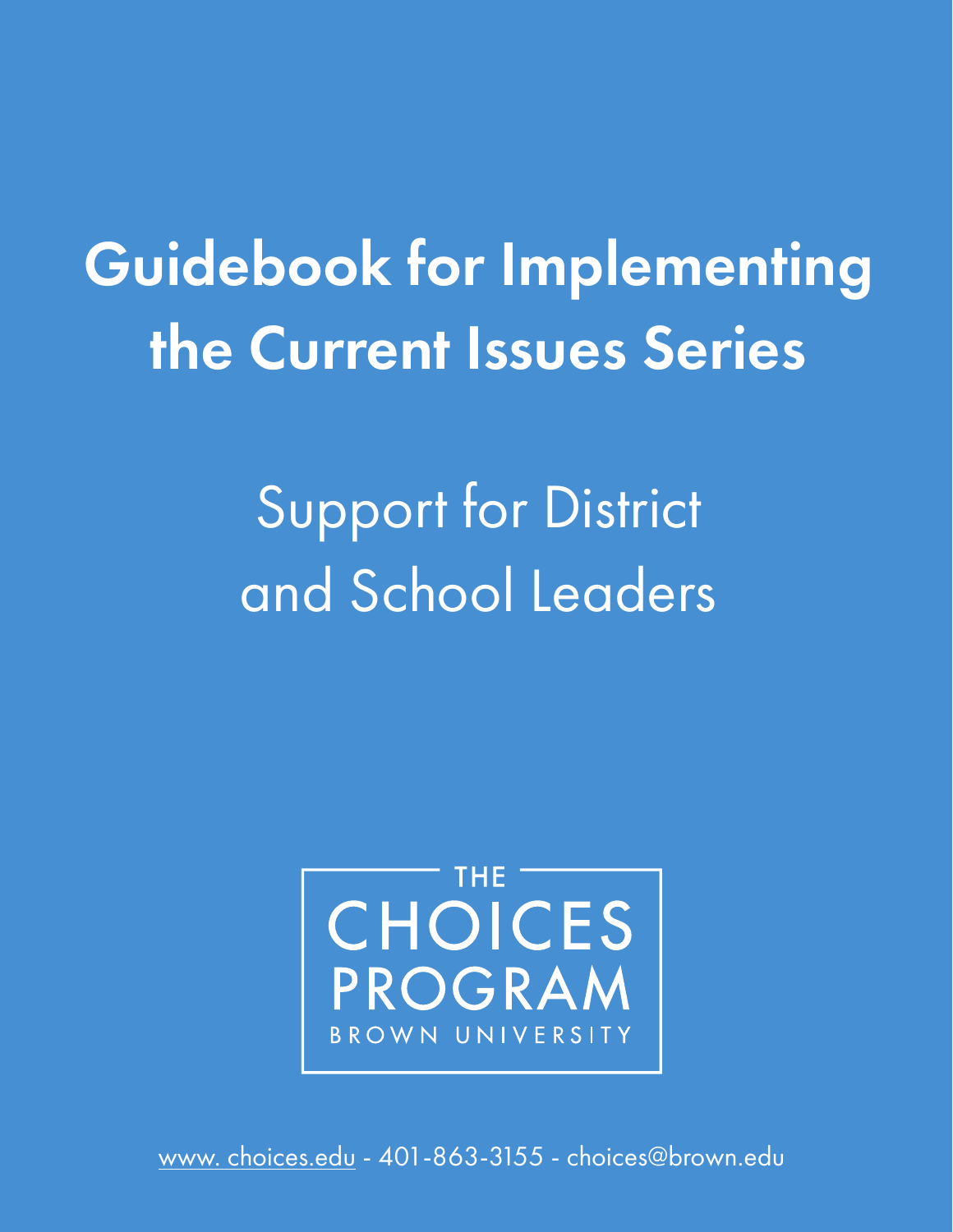Thank you for your purchase of the Choices Program's Current Issues Series! This guidebook provides an overview of the series along with tips, resources, and links for you to use to introduce the series to your team members. If you have any questions about the series, please contact us at choices@brown.edu or 401-863-3155.

We encourage you to download and share this guidebook with your staff members.

# Table of Contents

Choices Program Goals The Current Issues Series Skills Found Across Current Issues Units Utilizing Diverse Lesson Formats to Reach All Learners What is a Role Play? Assessment Changing Up the Options Role Play Deliberative Dialogue For More Information Appendix



[www. choices.edu -](https://www.choices.edu/) 401-863-3155 - choices@brown.edu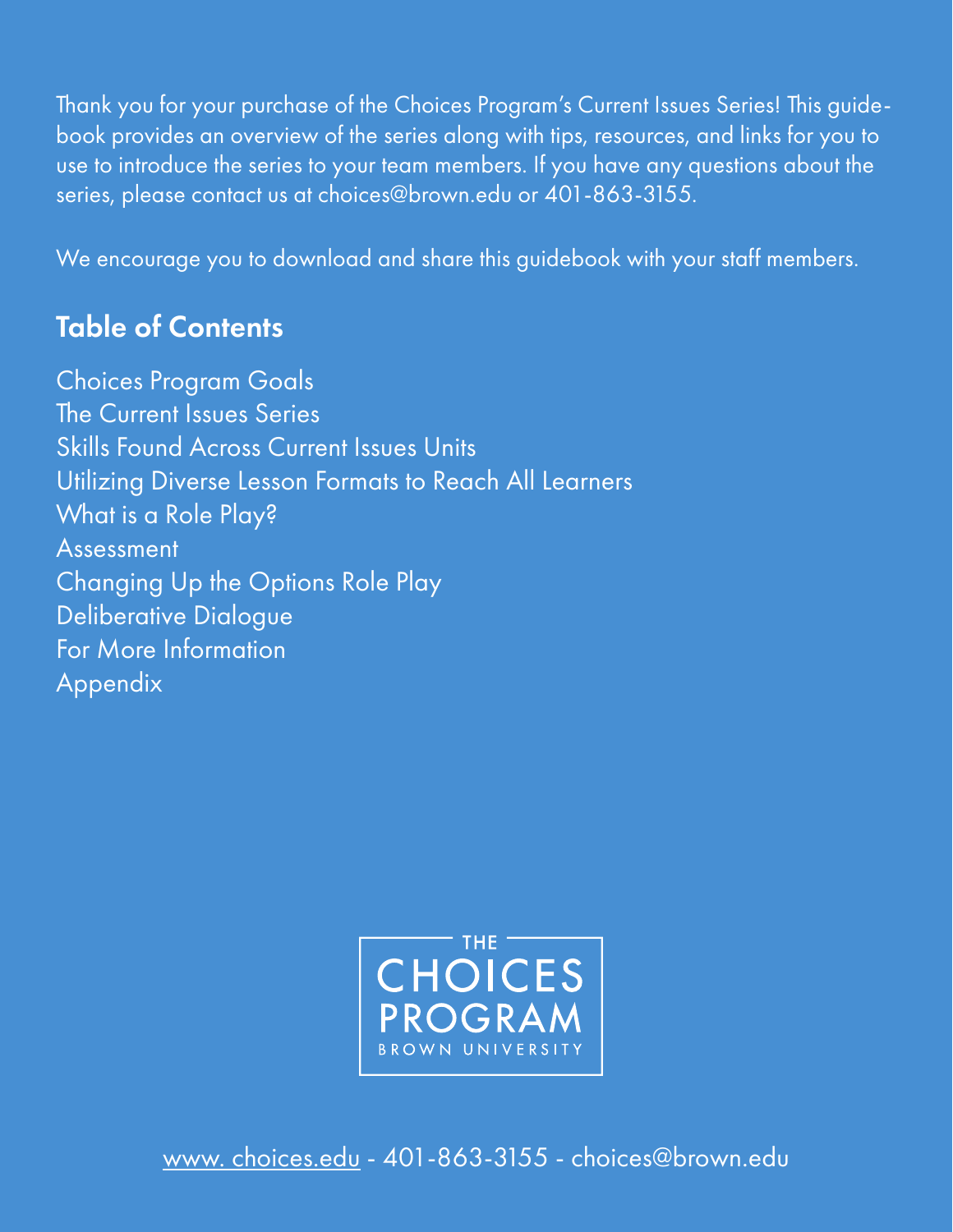# Choices Program Goals

The Choices Program seeks to:

- Democratize knowledge and provide accessible educational resources in order to reach diverse classrooms in all corners of the United States and beyond.
- Create curriculum materials that foster the necessary skills for students and teachers to be critical consumers of information and engaged global citizens.
- Take advantage of new research and scholarship that provide new insight into the dynamics that shape the world.
- Challenge traditional narratives and broaden understanding of history and current events.
- Produce narratives that are relevant to all communities, including ones that have been underrepresented in high school social studies curriculum and programming.

## The Current Issues Series

The Choices Program's Current Issues Series provides teachers with curriculum units to support teaching about the most pressing current policy issues facing the United States and the world. These topics are too important to simply be confined to elite decision makers and thinkers, and the Choices Program seeks to develop curriculum that will help students to develop into thoughtful, engaged participants in the world around them.

Choices develops each curriculum unit in collaboration with faculty at Brown University. In addition to this cutting-edge scholarship, Choices Program curriculum units emphasize skills development and provide students with analytical tools that they can utilize throughout their academic careers and lives as citizens. Lessons in Choices curriculum units aim to develop a process of inquiry for students to develop and answer important questions, think critically about the world around them, and become engaged citizens.

Careful attention is given to providing historical background to current issues and illuminating the social, political, economic, and intellectual forces leading up to the present moment. The Current Issues Series curriculum units provide students with an understanding of the civic processes of governmental decision making, while also exploring civic engagement outside of the realm of government.

While all Current Issues units are organized similarly—each unit includes student readings with accompanying graphic organizers and study guides, lessons, and videos—they are not organized chronologically. We encourage your team to start by trying out a few lesson plans that interest them and align with their course objectives.

Please feel free to download and adapt this [Introduction to the Current Issues Series s](https://docs.google.com/presentation/d/10LSdnoV6o1rBTRPKtA5__am8nIGH8TLT/view#slide=id.p1)lide presentation when you are ready to introduce your staff members to the series. If you are using the Digital Editions format of the Current Issues Series, be sure your teachers have access to this Digital Editions [introductory video.](https://vimeo.com/251346049)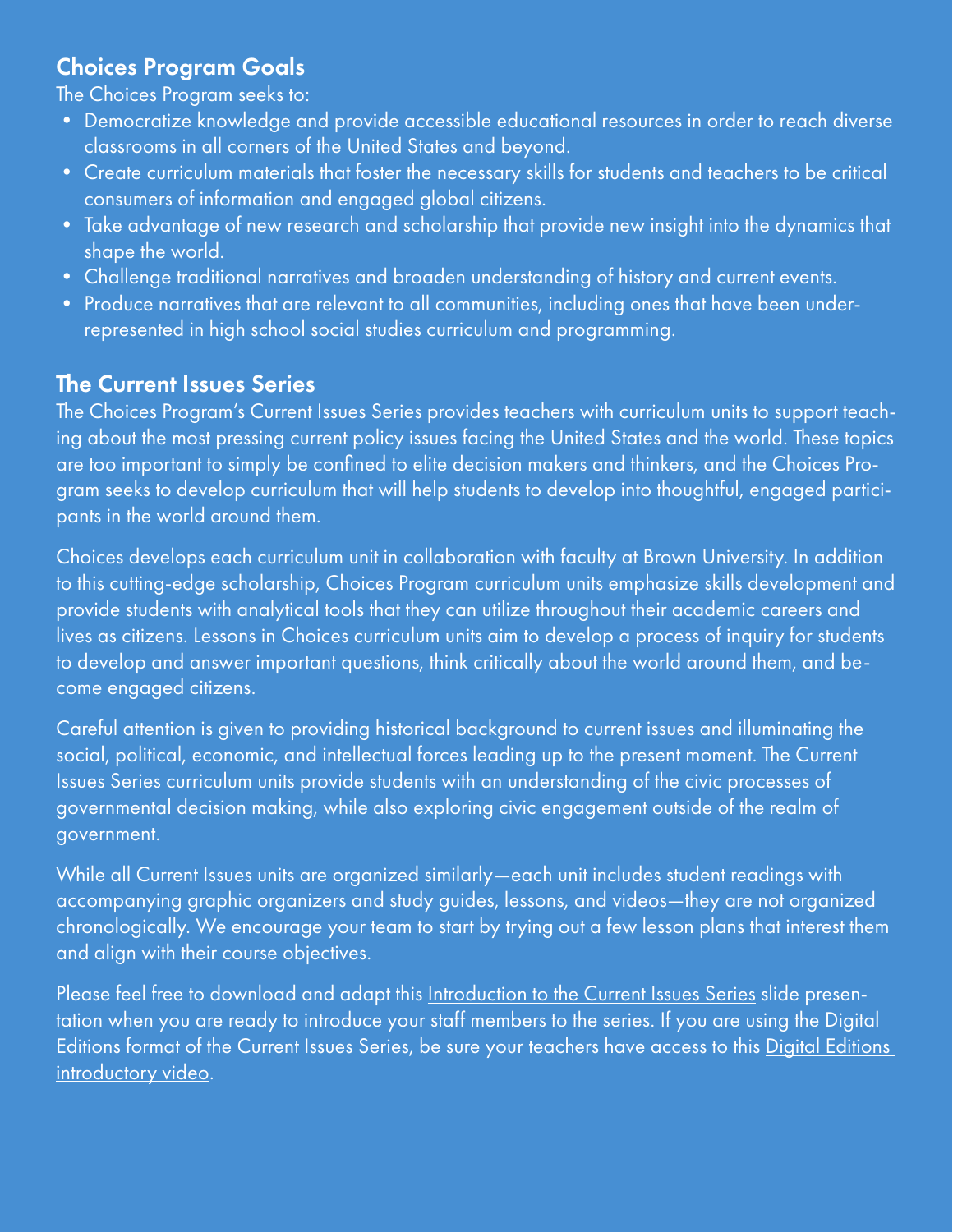# Skills Found Across the Current Issues Series

Students who are immersed in multiple Current Issues units throughout the year will be able to:

- Evaluate diverse and conflicting perspectives;
- Analyze a range of primary sources, including various written documents, artifacts, works of art, and oral histories;
- Understand the role of secondary sources; consult and evaluate competing and complementary secondary sources;
- Analyze sources to determine their perspective, bias, and reliability:
	- Closely read sources and identify claims and evidence;
	- Develop evidence-based interpretations of sources;
	- Use multiple sources to corroborate information;
- Assess how values inform perspectives, policy choices, and decision-making;
- Build deliberative dialogue skills to learn how to engage in civil discussions about controversial issues;
- Develop speaking, listening, and persuasion skills when articulating their own viewpoints about contemporary policy issues;
- Understand the roles of individuals, groups, and institutions as well as elite decision makers in current events;
- Consider political, social, cultural, and economic perspectives and understand how these factors influence one another.

# Utilizing Diverse Lesson Formats to Reach All Learners

One of the advantages of having access to the entire Choices Program's Current Issues Series is that your staff can pick and choose from a variety of lesson types. These are some lessons that are not to be missed!

### Art as a Primary Source

Expressing Political Views Through Art, [Between Two Worlds: Mexico at the Crossroads](https://www.choices.edu/curriculum-unit/two-worlds-mexico-crossroads/) Art and Politics: Ai Weiwei, *[China on the World Stage: Weighing the U.S. Response](https://www.choices.edu/curriculum-unit/china-world-stage-weighing-u-s-response/)* Art as Political Expression, *[Empire, Republic, Democracy: Turkey's Past and Future](https://www.choices.edu/curriculum-unit/turkey/)* Artifacts as Primary Sources, [Nigeria: History, Identity, and Change](https://www.choices.edu/curriculum-unit/nigeria-history-identity-change/)

### Literature Excerpts or Poetry as a Primary Source

U.S. and Soviet Propaganda, [Russia's Transformation: Challenges for U.S. Policy](https://www.choices.edu/curriculum-unit/russias-transformation-challenges-u-s-policy/) José Martí and His Legacy, [History, Revolution, and Reform: New Directions for Cuba](https://www.choices.edu/curriculum-unit/history-revolution-reform-new-directions-cuba/) Nigerian Historical Fiction, *[Nigeria: History, Identity, and Change](https://www.choices.edu/curriculum-unit/nigeria-history-identity-change/)* 

## Multiple Source Formats (Images, Art, Song Lyrics, Jokes, Poetry)

Promoting Human Rights Through Social Movements, [Competing Visions of Human Rights](https://www.choices.edu/curriculum-unit/competing-visions-human-rights-questions-u-s-policy/) The Special Period: Cultural Expressions, [History, Revolution, and Reform: New Directions for Cuba](https://www.choices.edu/curriculum-unit/history-revolution-reform-new-directions-cuba/) Graffiti and Social Media in the Egyptian Revolution, *[The Middle East: Questions for U.S. Policy](https://www.choices.edu/curriculum-unit/middle-east-transition-questions-u-s-policy/)* Portrayals of the Soviet Threat, [The Challenge of Nuclear Weapons](https://www.choices.edu/curriculum-unit/challenge-nuclear-weapons/) Cultural Responses to Dictatorship, [Nigeria: History, Identity, and Change](https://www.choices.edu/curriculum-unit/nigeria-history-identity-change/)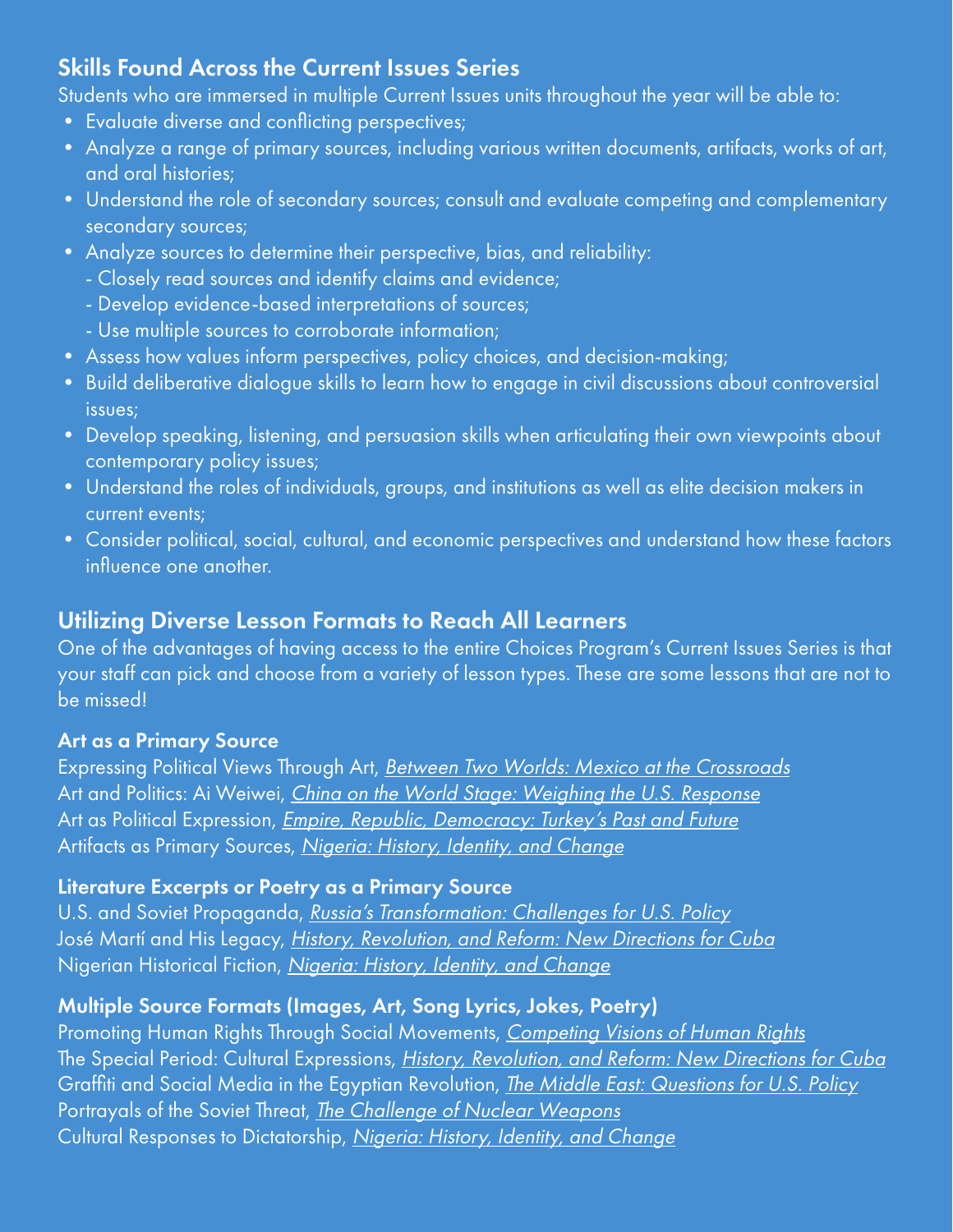#### Films

Films and Climate Change, [Climate Change and Questions of Justice](https://www.choices.edu/curriculum-unit/climate-change-questions-justice/) Film Analysis, [The Challenge of Nuclear Weapons](https://www.choices.edu/curriculum-unit/challenge-nuclear-weapons/)

### Political Cartoons

Interpreting Political Cartoons, Responding to [Terrorism: Challenges for Democracy](https://www.choices.edu/curriculum-unit/responding-terrorism-challenges-democracy/) Interpreting Political Cartoons, [The U.S. Role in a Changing World](https://www.choices.edu/curriculum-unit/u-s-role-changing-world/)

# What is the Options Role Play?

The Options Role Play is the key lesson found in nearly all Choices Program Current Issues units. The purpose of the Role Play is to provide students with an understanding of multiple viewpoints (called options) on the public policy issue in question, provide them with the strengths and weaknesses of each option, and illuminate the values that support each option. (See this engaging introductory activity: [Values and Public Policy](https://www.choices.edu/teaching-news-lesson/values-public-policy/).) Students complete the Options Role Play in preparation for clarifying and writing their own option or viewpoint on the issue.

The Role Play is engaging, student driven, and highly interactive. It builds a multitude of skills, including speaking and listening skills, persuasive argument development, collaboration, and critical thinking and analysis.

The Role Play can be thought of as four distinct parts: 1) Small group preparation for the Role Play, 2) the Role Play itself, where students present their assigned option and clarifying questions are asked, 3) the deliberative dialogue discussion, where students drop their assigned roles, and finally 4) the writing of one's own "option."

Each Current Issues Series unit contains step-by-step instructions to guide teachers through each part, and includes graphic organizers and supporting materials specific to the unit's Role Play. Please see this [instructional video](https://vimeo.com/604216966) for more tips. The following video time stamps can direct you to the parts most relevant to your needs:

- 00:09 - [Introduction to the Options Role Play for Current Issues units](https://vimeo.com/604216966#t=0m9s)
- 00:52  [Video outline](https://vimeo.com/604216966#t=0m52s)
- 01:11 - [Overview of the Options Role Play for Current Issues units](https://vimeo.com/604216966#t=1m11s)
- 02:26 - [Beginning of the step-by-step description](https://vimeo.com/604216966#t=2m26s)
- 02:30  [Setting your goals for the Options Role Play](https://vimeo.com/604216966#t=2m30s)
- 02:57  [Options Role Play, Part 1: Option Group presentations and questions](https://vimeo.com/604216966#t=2m57s)
- 06:15  [Options Role Play, Part 2: The deliberative dialogue phase](https://vimeo.com/604216966#t=6m15s)
- 07:45 - [Options Role Play, Part 3: Writing the personal option](https://vimeo.com/604216966#t=7m45s)
- 08:33  [Concluding reminders](https://vimeo.com/604216966#t=8m33s)

Thi[s video](https://vimeo.com/56942485) of an actual role play may also be helpful. Please note that while this video shows a role play based on a curriculum unit about North Korea, that unit has been retired.

Many teachers also like to create their own graphic organizers to emphasize certain skills to meet specific classroom goals. Appendix A contains an example of a simple teacher-created note-taking sheet for use during the Role Play. Appendix B contains a teacher-created organizer that asks deeper questions about the options in a Role Play. Feel free to download and adapt to your own needs!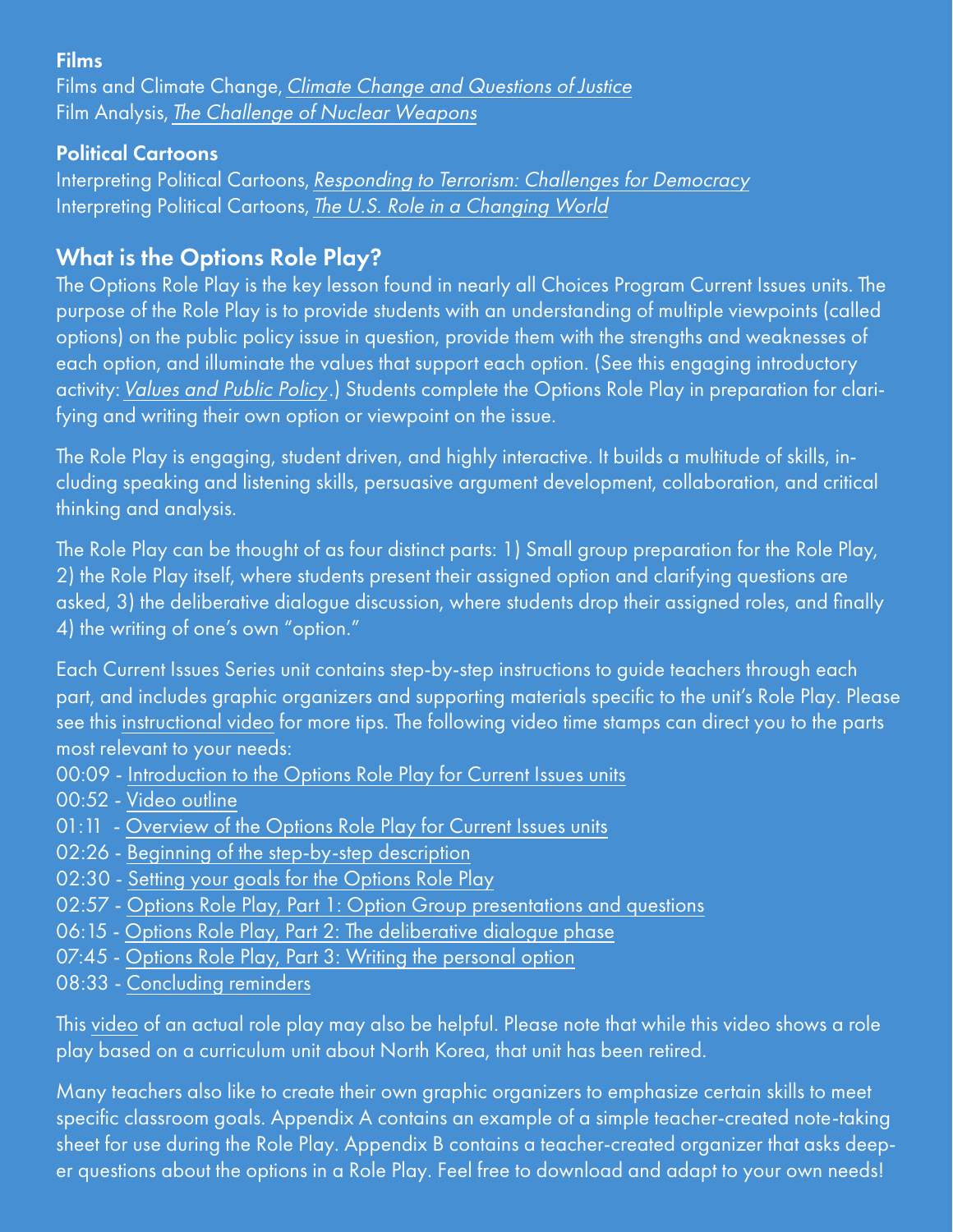#### Assessment

There are several ways that teachers can assess student learning from the Role Play. Many teachers assess each of the four components listed above: small group preparation, small group presentation, whole group deliberative dialogue discussion, and the individual writing of the personal option.

Appendix C contains a sample assessment, created by a teacher, that assesses group work and individual contributions. Appendix D contains another teacher-created assessment. This one focuses more on individual contributions. This type of rubric would be best for assessing an individual's contribution to the deliberative dialogue discussion and/or a student's written personal option.

# Options for the Role Play

If several Choices Program units will be used in different courses, you may want to try out some of our favorite alternative formats for the Role Play. Some of these suggestions require students to be familiar with all of the options, while others require students to understand only one option.

1. Question/Comment/Concern - For younger students, simply writing a question, a comment, and a concern about each option can be good preparation for a short deliberative dialogue. 2. Advertising Campaign - Students can develop an effective advertising campaign to promote their assigned option to the general public.

3. Political Cartoon - Students can use their artistic talents and draw on their knowledge of symbolism and allegory to create a political cartoon for each option.

4. Four Corners Debate - Label each corner of the room with Strongly Agree, Agree, Disagree, and Strongly Disagree signs. Present students with statements at the center of the options framework and have them stand in the corner that matches their perspective on the statement. They then have three minutes to work as a group to come up with a pitch to convince others to join their group.

5. Radio Talk Show - Students can present their option using a radio talk show format. Students who are not part of an option group but have instead been assigned a questioner role (usually these are Senators) would be members of the audience who call into the program with challenging and critical questions about the option that is being discussed.

6. Collaborative Newspaper Editorial - Students can persuasively advocate for their option in a collaborative newspaper editorial.

7. Socratic Seminar/Fishbowl Discussion - Students can engage in a student-driven discussion that explores the strengths and weaknesses of each option.

8. Policy Recommendations - Students can skip the oral presentations and deliberative dialogue parts and instead work individually or in small groups to write U.S. policy recommendations from the perspective of each option.

# Deliberative Dialogue

All Role Plays in Choices Current Issues units are designed to build students' deliberative dialogue skills. A deliberative dialogue discussion takes place at the conclusion of the Role Play. The deliberative discussion will help students prepare to write their own policy option.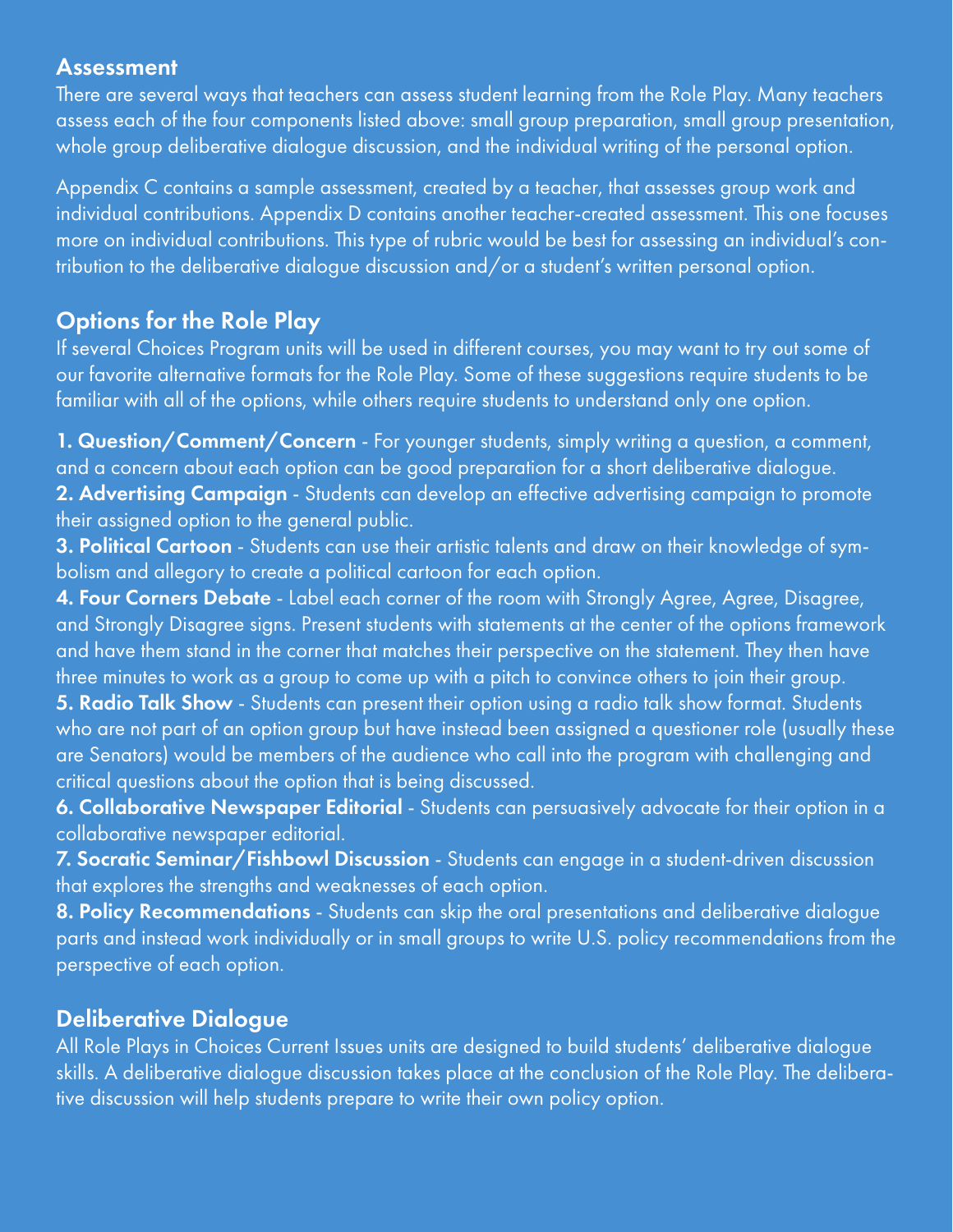#### What is deliberation?

When we have to make an important decision, we deliberate. We consider a range of alternatives and weigh the advantages as well as the tradeoffs of each. After thinking through the issue, we try to make the best possible choice, the one that best answers our particular needs. It may not be perfect, but it is informed by all of the information that we can bring to the decision at that time.

When we deliberate with others, the process is collaborative and involves more than just one person's perspective. At its best, this is what a jury is expected to do. It is also what Congress is supposed to do when considering the passage of a piece of legislature. Deliberation requires a commitment on the part of all who enter into the process to listen to the perspectives and the knowledge of others, and to try to learn from one another.

#### How is deliberation different from debate?

Debate is a competitive process in which there are two sides: a winner and a loser. Ideas are not built; rather, they are contested. In a debate, you hold onto your position with the intent that you will "win" the argument.

In a deliberation, everyone expects to end up in a different place as a result of the discussion. Each person contributes knowledge and perspective to the whole, listening to one another and building on the contributions of others. By engaging in shared ideas, everyone grows in his or her knowledge and understanding. Deliberation is a collaborative process. The aim of deliberation is to share perspectives and knowledge and to build ideas, not to simply defend them.

| <b>Discussion</b>                                                | <b>Debate</b>                                                                          | <b>Deliberation</b>                                                                                                   |
|------------------------------------------------------------------|----------------------------------------------------------------------------------------|-----------------------------------------------------------------------------------------------------------------------|
| Lacks facts (Tends to be based on<br>opinions rather than facts) | Ownership of and defending one<br>position                                             | Research is more focused on the es-<br>sential question without stifling broad<br>connections across time or subjects |
| An outcome isn't always necessary                                | Implies winners and losers                                                             | Considers all the options by weigh-<br>ing the pros and cons                                                          |
| Can lead to many tangents and<br>deviations from the topic       | Doesn't allow for the consideration<br>of multiple topics and/or influencing<br>agents | Presents various viewpoints in an<br>organized manner.                                                                |
| Role of the teacher: facilitator or<br>leader                    | Role of the teacher: moderator or<br>monitor                                           | Role of the teacher: facilitator                                                                                      |

#### What is the difference between a discussion, a debate, and a deliberation in the classroom?

Developed by the Center for the Study of Global Change at Indiana University-Bloomington as part of a Carnegie grant to the Choices for the 21st-Century Education Program (now Choices Program).

#### Why is it important to know how to deliberate?

It is important to know how to deliberate because it is a cornerstone of democracy, and our students will be running the country very soon! We all know why debate skills are useful. We use these skills when we want to persuade another of the merits of our ideas. But what if our ideas are not fully formed? What if the issue is complex and involves multiple interests and more than two sides? How do you generate new approaches that address multiple needs? This calls for careful listening and openness to the knowledge and the views of others. It requires building new ideas and new approaches together. This is deliberation. Learning these skills increases the capacity of students to participate fully in democracy. It is the basis of civic literacy.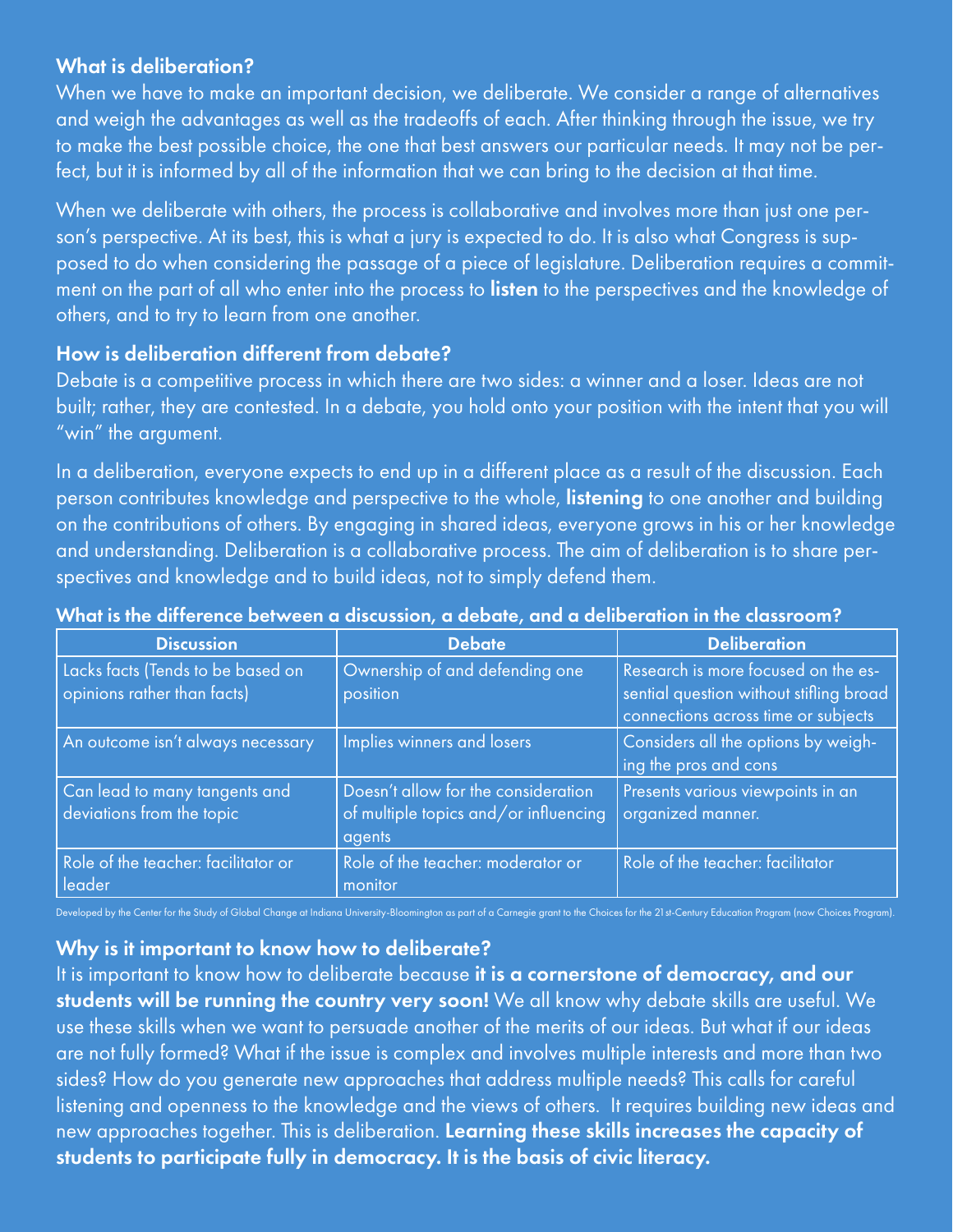#### Selected Guidelines for Deliberation

- Speak your mind freely, but don't monopolize the conversation.
- Listen carefully to others. Try to really understand what they are saying and respond to it, especially when their ideas are different from your own.
- Avoid building your own argument in your head while others are talking. If you are afraid you'll forget a point, write it down.
- Remember that deliberation is about sharing ideas and building new ones.
- Try to put yourself in someone else's shoes. See if you can make a strong case for an argument with which you disagree. Are there things you can appreciate about that perspective?
- Help to develop one another's ideas. Listen carefully and ask clarifying questions. For example, "Can you explain further what you meant by …"
- Paraphrase each other to confirm understanding of others' points. For example, you may say, "So are you saying…"
- Build off of each other. Refer specifically to other deliberators and their ideas. For example, you might start your comment by saying, "As \_\_\_\_\_\_\_\_\_\_\_\_\_ said, I think we need to look at the issue of…"
- Be open to changing your mind. This will help you really listen to others' views.
- When disagreement occurs, don't personalize it. Keep talking and explore the disagreement. Look for the common concerns beneath the surface.
- Be careful not to discredit another person's point of view. For example you may raise a new concern by asking, "I share your concern that…, but have you considered…?"
- Remember that although you are trying to listen to and build on each other's ideas it doesn't mean that everyone has to end up in the same place.
- Do not be afraid to say you don't know or to say you've changed your opinion.

Deliberation skills need to be taught and practiced. Appendix E contains a sample worksheet that can help your students prepare for their first deliberation.

## For More Information

If you or your staff members have questions about the Current Issues Series, please contact us. We also invite you to attend a [Choices Program professional development offering](https://www.choices.edu/professional-development/).

Thank you to Massachusetts teacher Amy Howland for the teacher-created materials in the Appendices.



[www. choices.edu](https://www.choices.edu/) - 401-863-3155 - choices@brown.edu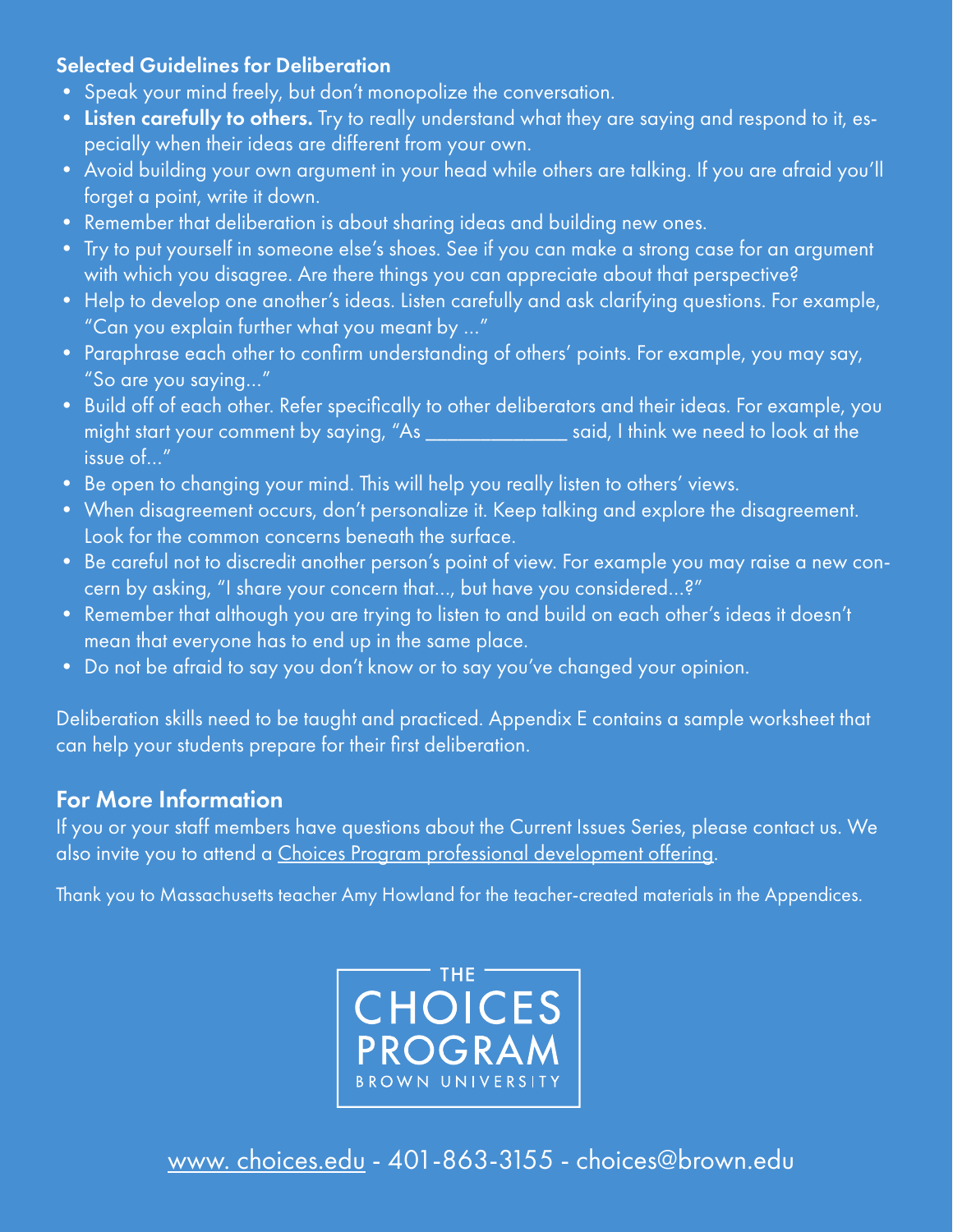# Appendix A - Preparing for Deliberation Worksheet

### Student's Name:

To help you prepare to engage in deliberation with your fellow class members, please complete the questions below. Your participation should not be limited to what you write down, but the following questions should help jumpstart your thinking around the issue.

- 1. The issue/question under deliberation is:
	- a. The options presented on this issue were:
		- 1. 2.
		- 3.
		- 4.
	- b. The broader issue is:
- 2. What terminology must I understand in order to have a meaningful discussion about the issue?
- 3. What factors need to be considered before deciding on a course of action on this issue? (e.g., existing treaties/agreements, potential threats, costs, etc.) Explain each.
- 4. What things am I still confused about and need to learn more about before formulating a position on the issue?
- 5. What questions can I ask that will help me better understand the issue? (Come up with at least two questions.)
	- 1.
	- 2.
- 6. What points of this issue do I feel most strongly about? Why?
- 7. Which viewpoint on this issue do I least appreciate or agree with? Why?
- 8. What questions can I ask that will help me to better understand this viewpoint with which I disagree? (Come up with at least two questions.)
	- 1.
	- 2.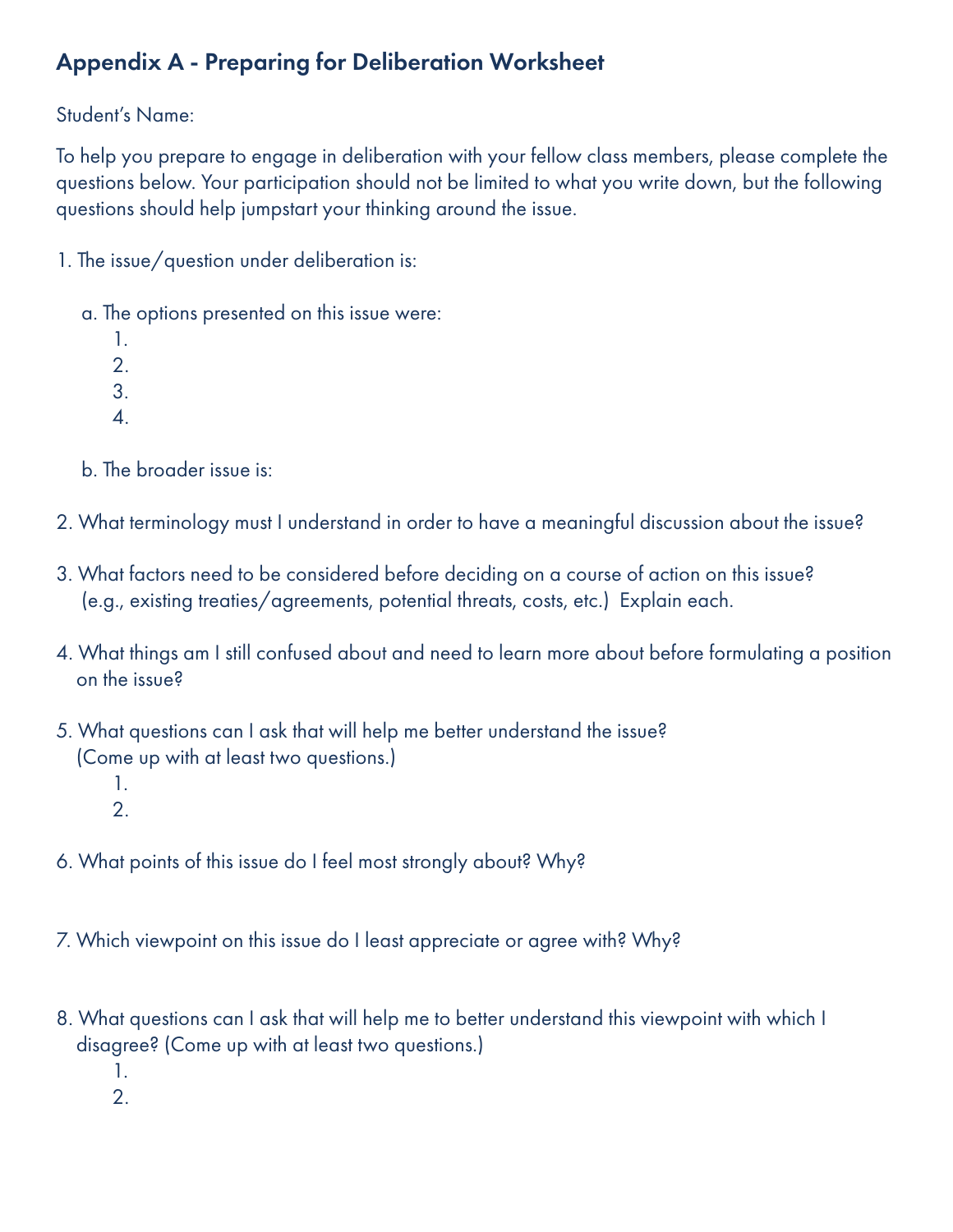# Appendix B - Analyzing the Options in a Role Play

| <b>Question</b>                                                                                                                     | <b>Option 1</b> | <b>Option 2</b> | <b>Option 3</b> | <b>Option 4</b> |
|-------------------------------------------------------------------------------------------------------------------------------------|-----------------|-----------------|-----------------|-----------------|
| Where do you see ideology guiding the goals and policies of<br>this option?                                                         |                 |                 |                 |                 |
| What security concerns are driving the goals and policies of this<br>option?                                                        |                 |                 |                 |                 |
| What economic concerns are at work?                                                                                                 |                 |                 |                 |                 |
| What kind of power is most at work in this option - hard power<br>(i.e., threats, coercion) or soft (persuasion through diplomacy)? |                 |                 |                 |                 |
| What appears to be the relationship between domestic develop-<br>ments and American foreign policy?                                 |                 |                 |                 |                 |
| What appear to be this option's perceptions about the United<br>States? How do these perceptions influence its policies?            |                 |                 |                 |                 |
| What trade-offs does this option seem to be willing to make?                                                                        |                 |                 |                 |                 |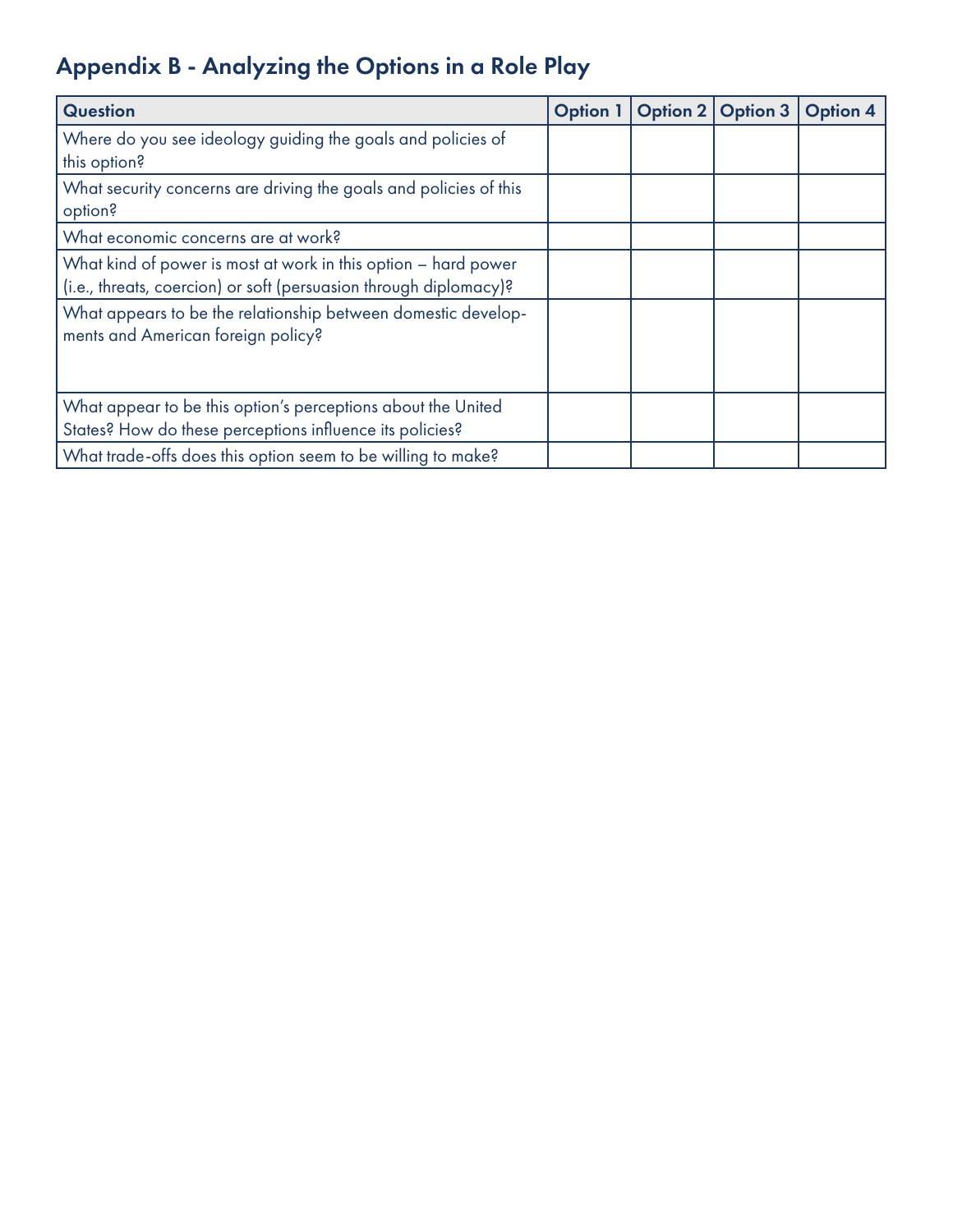# Appendix C - Options Role Play - Note-Taking Sheet

Listen to the options presented and record important claims, perspectives, and questions.

| <b>Option 1</b>               | <b>Option 2</b> |  |  |  |
|-------------------------------|-----------------|--|--|--|
| Claims:                       | Claims:         |  |  |  |
| Perspectives:                 | Perspectives:   |  |  |  |
| Questions:                    | Questions:      |  |  |  |
|                               |                 |  |  |  |
| <b>Option 3</b>               | <b>Option 4</b> |  |  |  |
| Claims:                       | Claims:         |  |  |  |
| Perspectives:                 | Perspectives:   |  |  |  |
| Questions:                    | Questions:      |  |  |  |
|                               |                 |  |  |  |
| Citizens/Senators/Questioners |                 |  |  |  |
|                               |                 |  |  |  |
|                               |                 |  |  |  |
|                               |                 |  |  |  |
|                               |                 |  |  |  |
|                               |                 |  |  |  |

\_\_\_\_\_\_\_\_\_\_\_\_\_\_\_\_\_\_\_\_\_\_\_\_\_\_\_\_\_\_\_\_\_\_\_\_\_\_\_\_\_\_\_\_\_\_\_\_\_\_\_\_\_\_\_\_\_\_\_\_\_\_\_\_\_\_\_\_\_\_\_\_\_\_\_\_\_ \_\_\_\_\_\_\_\_\_\_\_\_\_\_\_\_\_\_\_\_\_\_\_\_\_\_\_\_\_\_\_\_\_\_\_\_\_\_\_\_\_\_\_\_\_\_\_\_\_\_\_\_\_\_\_\_\_\_\_\_\_\_\_\_\_\_\_\_\_\_\_\_\_\_\_\_\_ \_\_\_\_\_\_\_\_\_\_\_\_\_\_\_\_\_\_\_\_\_\_\_\_\_\_\_\_\_\_\_\_\_\_\_\_\_\_\_\_\_\_\_\_\_\_\_\_\_\_\_\_\_\_\_\_\_\_\_\_\_\_\_\_\_\_\_\_\_\_\_\_\_\_\_\_\_ \_\_\_\_\_\_\_\_\_\_\_\_\_\_\_\_\_\_\_\_\_\_\_\_\_\_\_\_\_\_\_\_\_\_\_\_\_\_\_\_\_\_\_\_\_\_\_\_\_\_\_\_\_\_\_\_\_\_\_\_\_\_\_\_\_\_\_\_\_\_\_\_\_\_\_\_\_ \_\_\_\_\_\_\_\_\_\_\_\_\_\_\_\_\_\_\_\_\_\_\_\_\_\_\_\_\_\_\_\_\_\_\_\_\_\_\_\_\_\_\_\_\_\_\_\_\_\_\_\_\_\_\_\_\_\_\_\_\_\_\_\_\_\_\_\_\_\_\_\_\_\_\_\_\_

\_\_\_\_\_\_\_\_\_\_\_\_\_\_\_\_\_\_\_\_\_\_\_\_\_\_\_\_\_\_\_\_\_\_\_\_\_\_\_\_\_\_\_\_\_\_\_\_\_\_\_\_\_\_\_\_\_\_\_\_\_\_\_\_\_\_\_\_\_\_\_\_\_\_\_\_\_ \_\_\_\_\_\_\_\_\_\_\_\_\_\_\_\_\_\_\_\_\_\_\_\_\_\_\_\_\_\_\_\_\_\_\_\_\_\_\_\_\_\_\_\_\_\_\_\_\_\_\_\_\_\_\_\_\_\_\_\_\_\_\_\_\_\_\_\_\_\_\_\_\_\_\_\_\_ \_\_\_\_\_\_\_\_\_\_\_\_\_\_\_\_\_\_\_\_\_\_\_\_\_\_\_\_\_\_\_\_\_\_\_\_\_\_\_\_\_\_\_\_\_\_\_\_\_\_\_\_\_\_\_\_\_\_\_\_\_\_\_\_\_\_\_\_\_\_\_\_\_\_\_\_\_ \_\_\_\_\_\_\_\_\_\_\_\_\_\_\_\_\_\_\_\_\_\_\_\_\_\_\_\_\_\_\_\_\_\_\_\_\_\_\_\_\_\_\_\_\_\_\_\_\_\_\_\_\_\_\_\_\_\_\_\_\_\_\_\_\_\_\_\_\_\_\_\_\_\_\_\_\_ \_\_\_\_\_\_\_\_\_\_\_\_\_\_\_\_\_\_\_\_\_\_\_\_\_\_\_\_\_\_\_\_\_\_\_\_\_\_\_\_\_\_\_\_\_\_\_\_\_\_\_\_\_\_\_\_\_\_\_\_\_\_\_\_\_\_\_\_\_\_\_\_\_\_\_\_\_

# **Reflection**

Which option group did the best job presenting? Why?

Which option comes closest to your views? Why?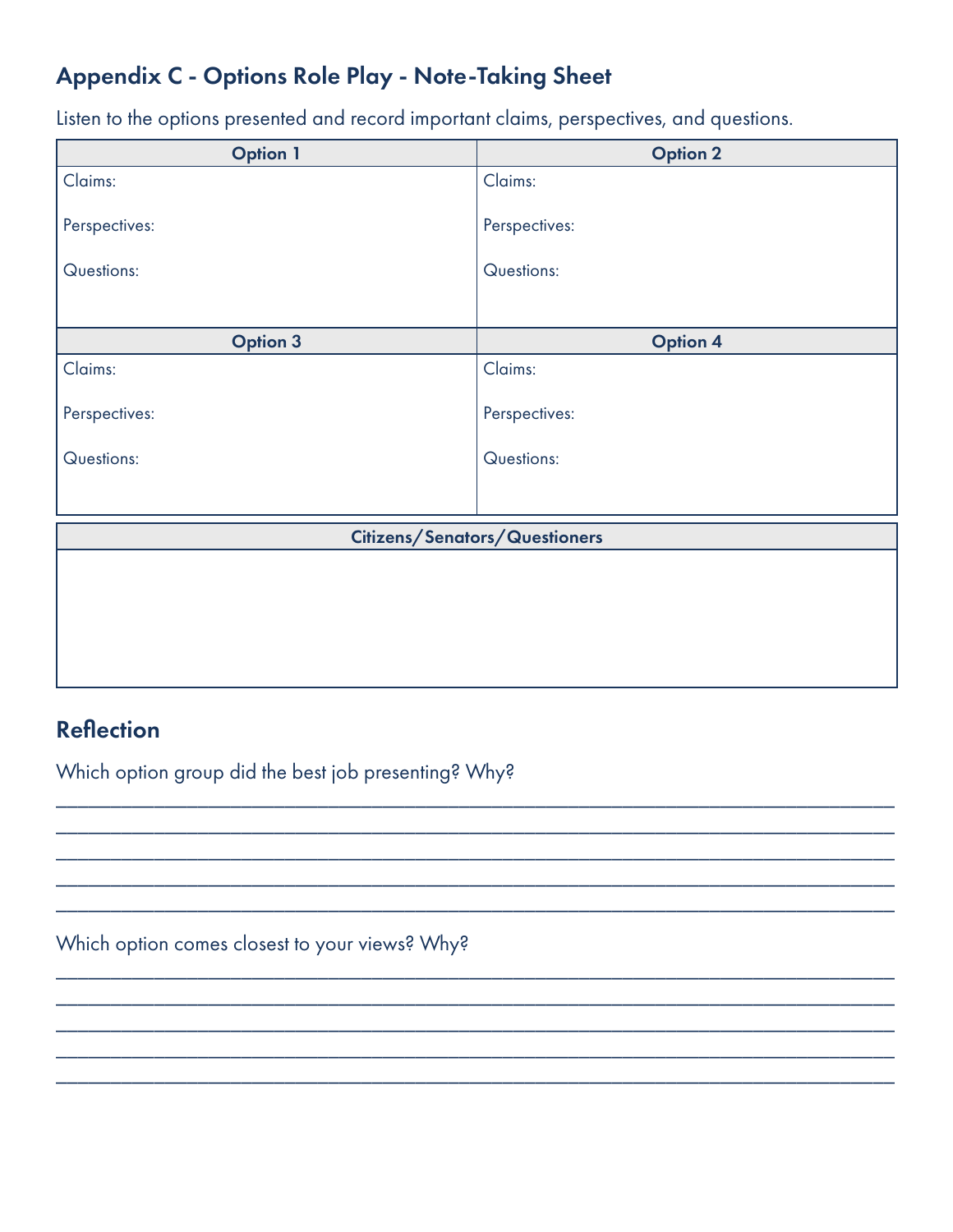# Appendix D - Assessment of the Options Role Play

# Option Group Number:

## Group Members:

| <b>Group Assessment</b>                                                                                             | <b>Excellent</b> |   | Good Average | <b>Needs</b><br>Improvement | Unsatis-<br>factory |
|---------------------------------------------------------------------------------------------------------------------|------------------|---|--------------|-----------------------------|---------------------|
| The group made good use of its preparation time.                                                                    | 5                | 4 | 3            | ◠                           |                     |
| The presentation reflected an accurate summary of the option and<br>an analysis of the issues.                      | 5                | 4 | 3            | 2                           |                     |
| The presentation was coherent and persuasive.                                                                       | 5                | 4 | 3            | ∩                           |                     |
| The group incorporated relevant quotes from the readings or<br>videos into its presentation.                        | 5                | 4 | 3            | ≘                           |                     |
| The group's presenters spoke clearly, maintained eye contact,<br>and tried to hold the attention of their audience. | 5                | 4 | 3            | っ                           |                     |
| The presentation incorporated contributions from all the members<br>of the group.                                   | 5                | 4 | 3            | റ                           |                     |

## Student's Name: (Complete one for each group member.)

| <b>Individual Assessment</b>                                                                    | <b>Excellent</b> |                | Good Average | <b>Needs</b><br>Improvement | Unsatis-<br>factory |
|-------------------------------------------------------------------------------------------------|------------------|----------------|--------------|-----------------------------|---------------------|
| The student cooperated with other group members.                                                |                  | $\overline{A}$ |              |                             |                     |
| The student was well-prepared to meet his or her responsibilities.                              |                  | 4              | 3            |                             |                     |
| The student made a significant contribution to the group's<br>presentation.                     |                  | 4              | 3            |                             |                     |
| The student made meaningful, respectful comments during the<br>deliberative dialogue discussion |                  | 4              |              |                             |                     |